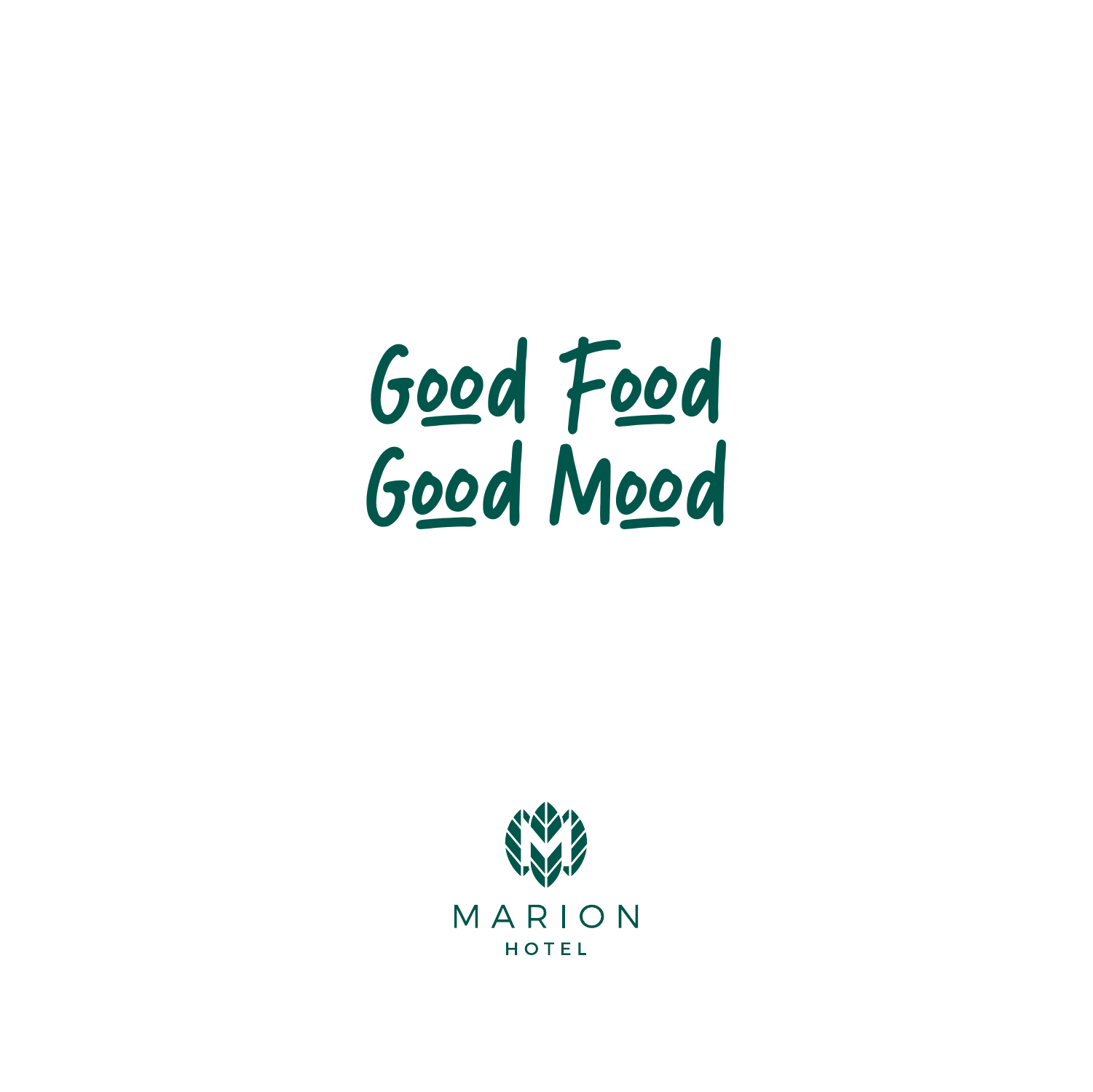marionhotel.com.au **n**@marionhotel

A PROUDLY SOUTH AUSTRALIAN, FAMILY-OWNED BUSINESS.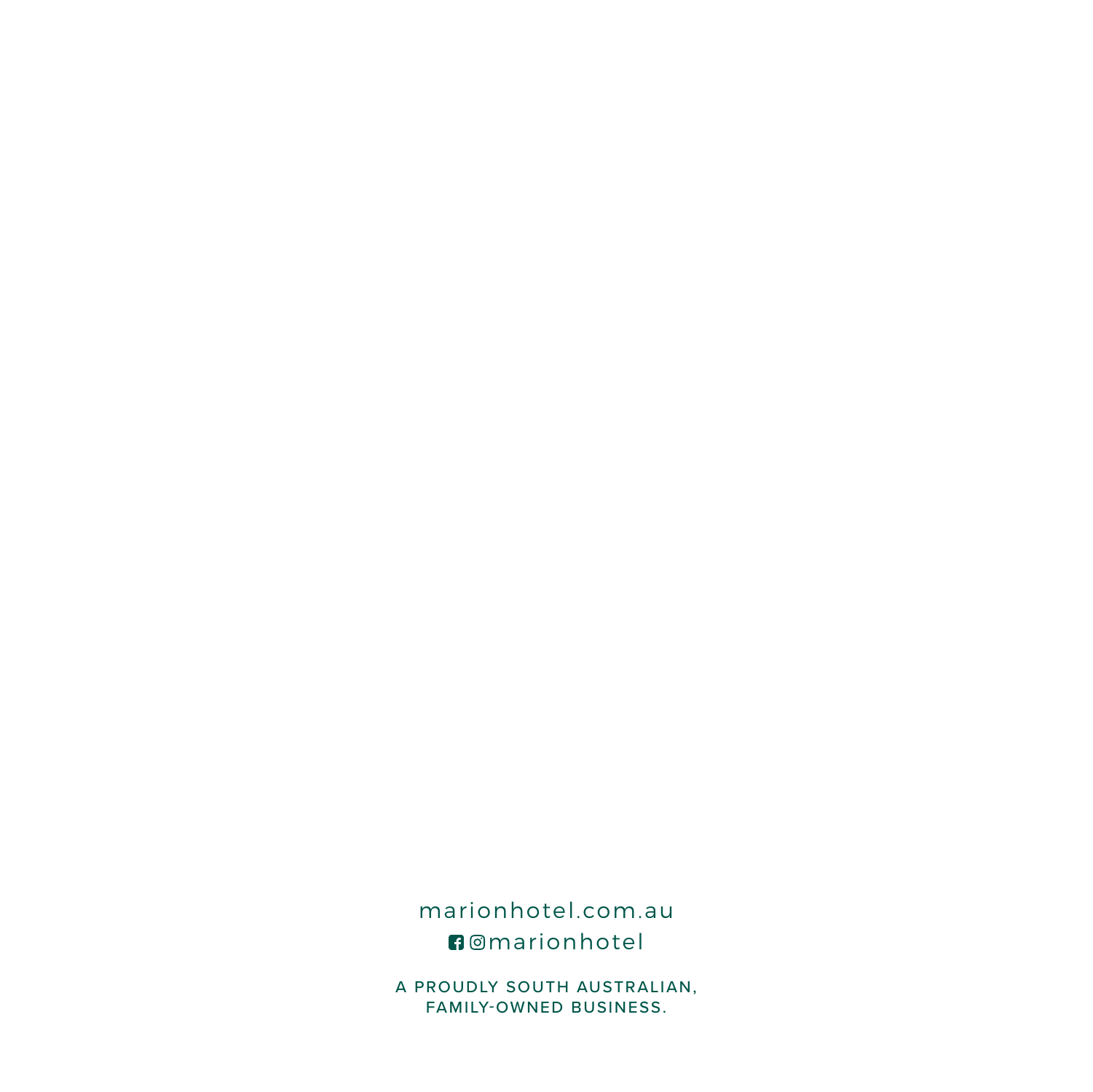# APPETISERS

| GARLIC & CHEESE PIZZA $(v)$ (cfA)  15                                                                      |
|------------------------------------------------------------------------------------------------------------|
| CRISP & SQUEAKY $(v)$ 18.5<br>fried halloumi, house made tomato dipping<br>sauce                           |
| TRIO OF DIPS $(\vee \circ \circ \circ \circ \circ \dots \circ \dots \circ \dots \circ 17)$<br>pita bread   |
| GOOLWA PIPIS $(FA)$ 20<br>sauteed with garlic, onion, butter, pancetta &<br>white wine on toasted ciabatta |

| COFFIN BAY OYSTERS (GF) 1/2 DOZ DOZ |  |
|-------------------------------------|--|
|                                     |  |
|                                     |  |

ARANCHEESY  $(v)$ . . . . . . . . . . . . . . . . 17.5 mushroom & three cheese arancini,

truffle mayonnaise

# SMOKED PORK BELLY  $GF$  . . . . . . . . . . 19

crispy pork belly, jerusalem artichoke, braised kalettes

SOUTHERN FRIED CHICKEN . . . . . . . 18 ranch dip

## $MISO TOFU$   $(\vee E)(GF)$ . . . . . . . . . . . . . . . . . 17

pan fried porcini infused tofu, snow peas, broccolini, red cabbage, mushroom

 $(\, {\sf v} \,)$  vegetarian  $({\sf v}{\sf E})$  vegan  $({\sf GF})$  gluten free  $({\sf GF})$  gluten free available Please alert wait staff to any allergies. We take these very seriously, but cannot guarantee meals without traces of allergens

No split bills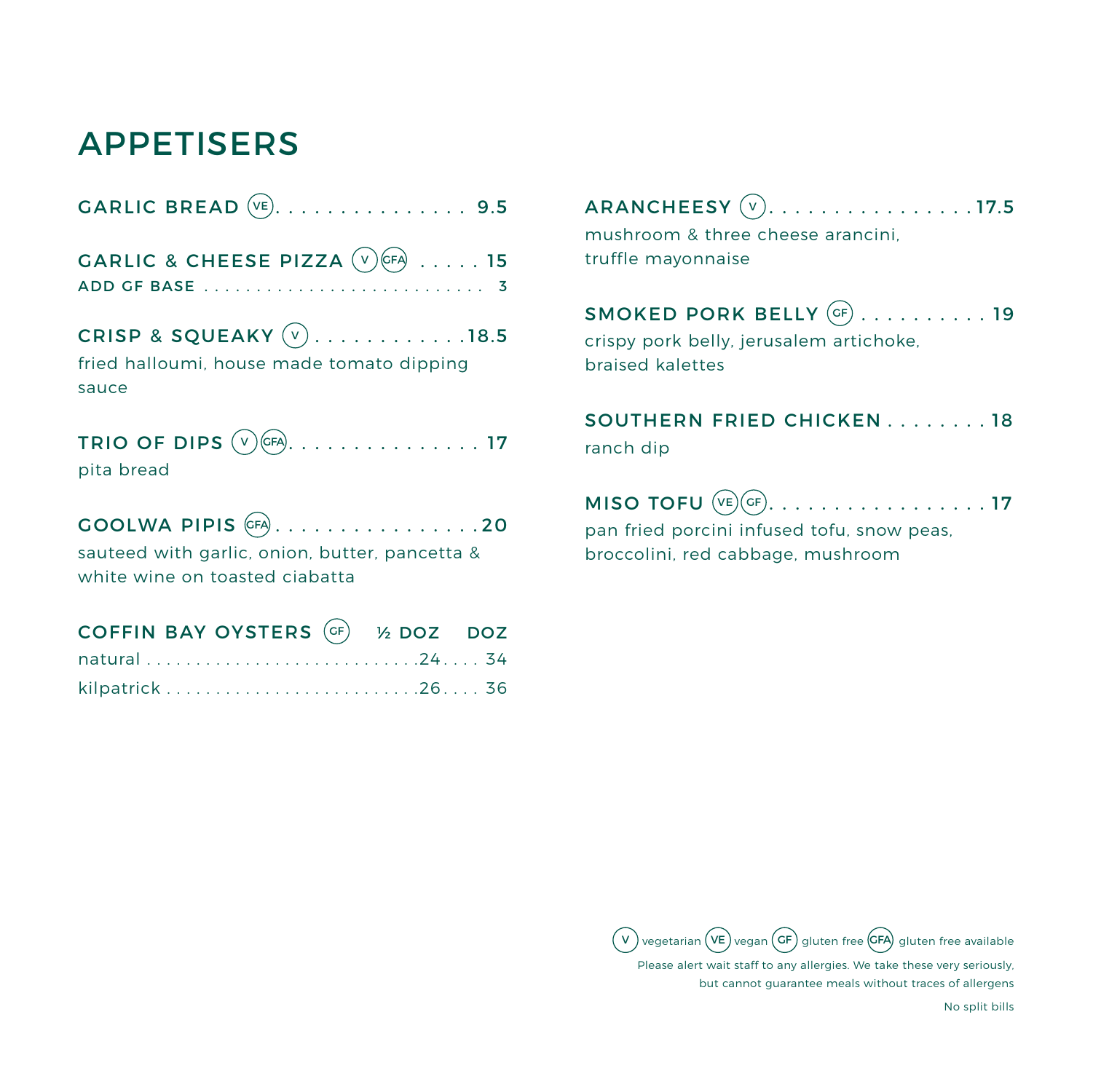# BOWLS

## BAKED BLISS  $(\vee \mathsf{E})$  (GF) . . . . . . . . . . . . . 24.5

falafel, roasted baby carrot, shallots, chickpeas, braised red cabbage, cumin seeds, spinach, beetroot hummus

## LOW GI-JOE  $(\overline{ve})(GF)$ ..............26

cauliflower rice, roast pumpkin, onion, white beans, sage, rosemary, thyme, kale, poached pear, chopped nuts, cranberry dressing

# NASI GORENG  $(v)$  . . . . . . . . . . . . . . . 23

jasmine rice, kecap manis, chilli, garlic, onion, egg, fried shallots

#### FEELING FREEKEH . . . . . . . . . . . . . 27.5

teriyaki chicken, freekeh, broccoli, cauliflower, capsicum, corn, onion, spring onion, sesame seeds

#### HAIL CAESAR! (GFA) . . . . . . . . . . . . . . . . 22

cos lettuce, parmesan, poached egg, croutons, bacon, Caesar dressing, anchovies

#### ADD

# YODER SMOKED MAINS

| 300G SCOTCH FILLET (CFA). 43        |  |
|-------------------------------------|--|
| hand cut potatoes, smoked corn ribs |  |

| gravy, mushroom, pepper, diane, |
|---------------------------------|
| $red$ wine jus $(F)$            |

| PORK CUTLET (GFA). 36                  |
|----------------------------------------|
| potato rosti, buttered beans, almonds, |
| piquillo pepper salsa                  |

CHICKEN BREAST  $GF$  . . . . . . . . . . . . . 30 garlic buttered hasselback potatoes, broccolini, roast carrots, red wine jus

#### WE PROUDLY USE



Delivering a fantastic and unique flavour to some of our favourite dishes.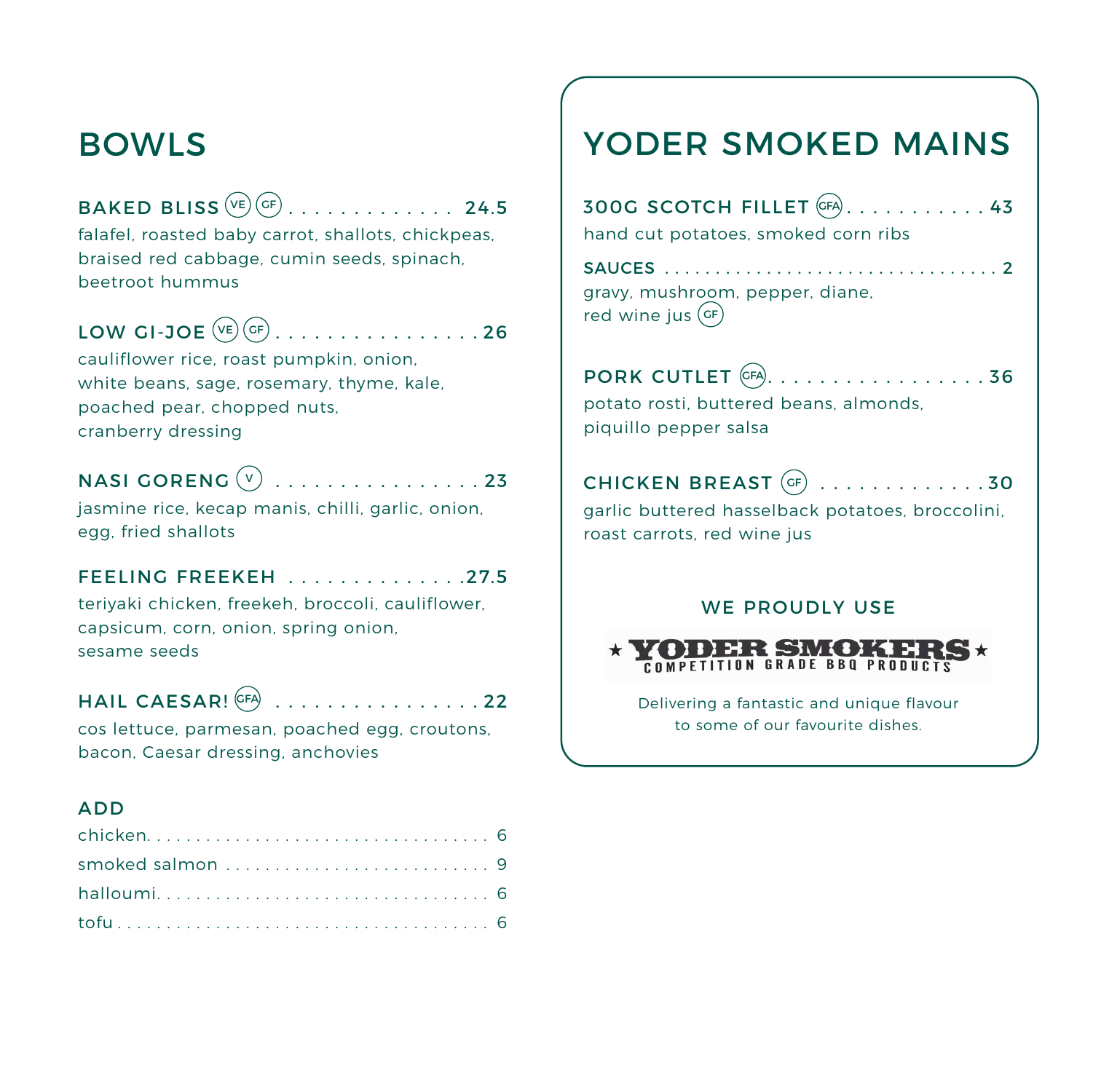# MAINS

## LAMB RACK  $\overline{GP}$  . . . . . . . . . . . . . . . . 37.5

hasselback potatoes, ratatouille, green beans, red wine jus

## ATLANTIC SALMON  $(F)$  ............ 35

ratatouille, roast potato, charred lemon, herb butter

# CONFIT DUCK LEG  $GF$ ............ 31.5

mash, braised red cabbage, roasted heirloom carrots, red wine jus

#### PRAWN & CHILLI LINGUINE . . . . . . . . . 33

Australian tiger prawns, garlic, chilli, white wine & cream sauce

## CHICKEN TIKKA MASALA  $(FA)$ ....... 28

mild chicken curry, tomato cream sauce, saffron rice, roti

ADD EXTRA ROTI . . . . . . . . . . . . . . . . . . . . . . . . 2.5

## PUTTANESCA  $(v)$  . . . . . . . . . . . . . . . . 28

olives, garlic, smoked tomatoes, capers, chilli, fusilli pasta

## BRAISED RED CABBAGE  $(\vee \mathsf{E})(\mathsf{GF})$ ..... 26

smoked paprika braised cabbage, quinoa, toasted slivered almonds, smoked corn purée, basil oil

| SALT & PEPPER SQUID 29 |  |  |  |  |  |  |
|------------------------|--|--|--|--|--|--|
| chips, slaw, kewpie    |  |  |  |  |  |  |

| FISH & CHIPS $GFA$ 29.5                            |  |
|----------------------------------------------------|--|
| tempura battered South Australian                  |  |
| ocean jacket fillets, chips, salad, lemon, tartare |  |

250G WAGYU RUMP STEAK (CFA) . . . . . . 38 chips, salad

|                                                        | HALF FULL |  |
|--------------------------------------------------------|-----------|--|
| CHICKEN SCHNITZEL 2025.5                               |           |  |
| BEEF SCHNITZEL 21 27                                   |           |  |
| chips, salad                                           |           |  |
|                                                        |           |  |
| gravy, mushroom, pepper, diane,<br>$red$ wine jus $GF$ |           |  |

| parmigiana, Hawaiian |  |
|----------------------|--|



No split bills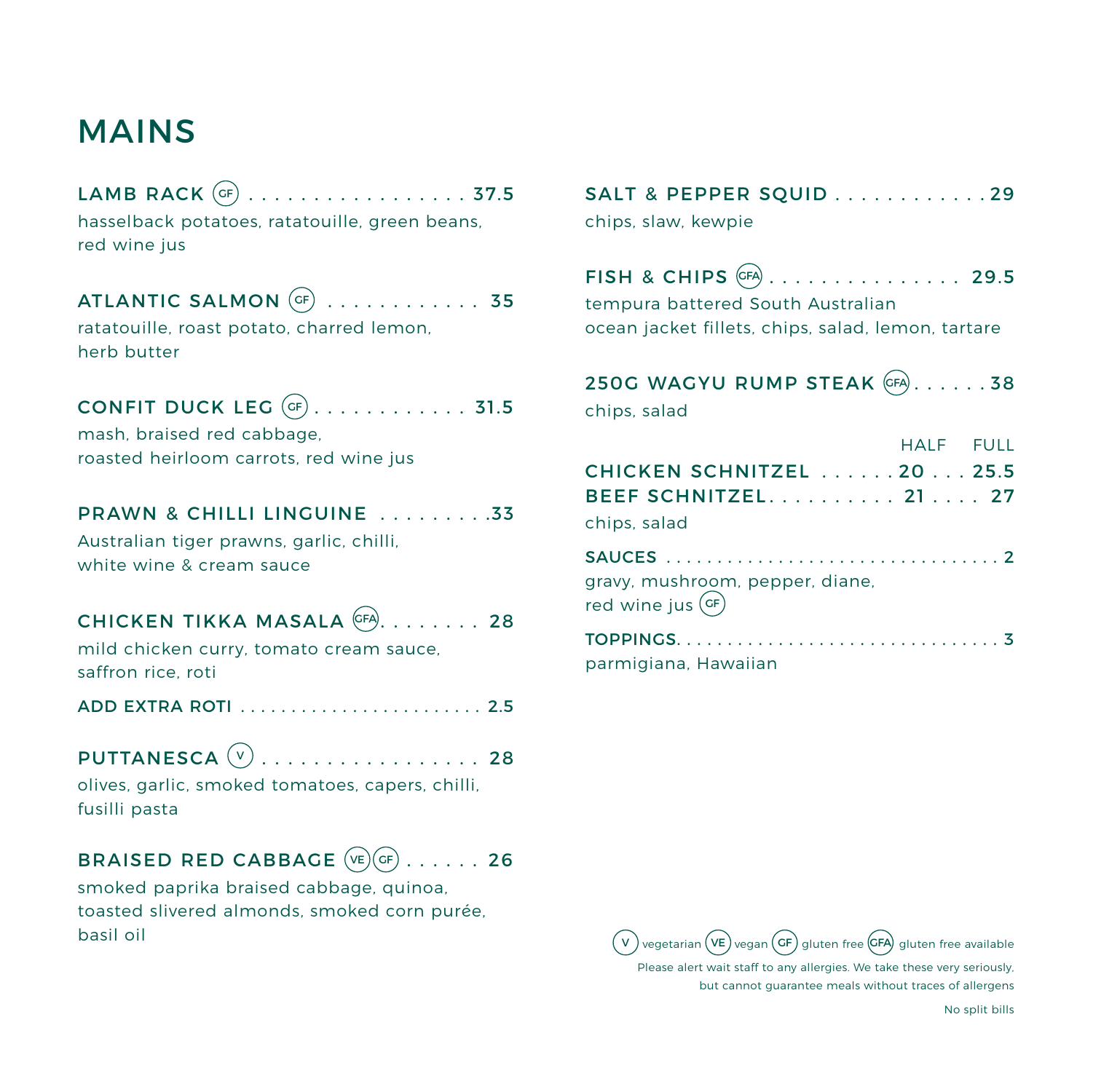# BURGERS

#### BEEF . . . . . . . . . . . . . . . . . . . . . . . . . 25

beef patty, melted gruyere, red onion pickle, tomato, coral lettuce, house made ketchup & mustard, toasted potato bun

#### KATSU CHICKEN . . . . . . . . . . . . . . . 24.5

panko crumbed chicken tenders, tonkatsu sauce, kewpie mayonnaise, coleslaw, wholegrain mustard, toasted potato bun

## MUSHROOM BURGER  $(\overline{ve})$ ........... 21

Korean fried portobello mushroom, apple & soy glaze, vegan sriracha mayonnaise, lettuce, toasted potato bun

# EXTRAS

| WEDGES $(v)$ 14.5<br>sour cream, sweet chili                           |
|------------------------------------------------------------------------|
| SWEET POTATO FRIES $(\overline{ve})$ 15                                |
|                                                                        |
| SMOKED CORN RIBS $(F)(V)$ 11                                           |
| GREEN BEANS $(F)(V)$ 12<br>pan tossed buttered beans, slivered almonds |

# KIDS

| for children 12 years and under<br><b>CHICKEN NUGGETS 13</b><br>chips, tomato sauce |
|-------------------------------------------------------------------------------------|
| <b>CHICKEN OR BEEF SCHNITZEL 13</b><br>chips, gravy                                 |
| bolognese sauce, parmesan cheese<br>*ssssh we hide some veggies in our bolognese    |
| SALT & PEPPER SQUID 13<br>chips, kewpie                                             |
| CHEESEBURGER 13<br>beef patty, cheese, tomato sauce, chips                          |
| $\sim$ $\sim$                                                                       |

| mash potato, aioli |  |  |  |  |  |  |  |  |
|--------------------|--|--|--|--|--|--|--|--|

ALL KIDS MEALS ARE SERVED WITH SLICED CARROT & CUCUMBER

INCLUDES A BUSY NIPPERS COLOURING IN PACK

| VANILLA ICE CREAM 4.5        |  |
|------------------------------|--|
| chocolate topping, sprinkles |  |

 $(\, {\sf v} \,)$ vegetarian  $({\sf v}{\sf E})$ vegan  $({\sf GF})$  gluten free  $({\sf GF})$  gluten free available Please alert wait staff to any allergies. We take these very seriously, but cannot guarantee meals without traces of allergens

No split bills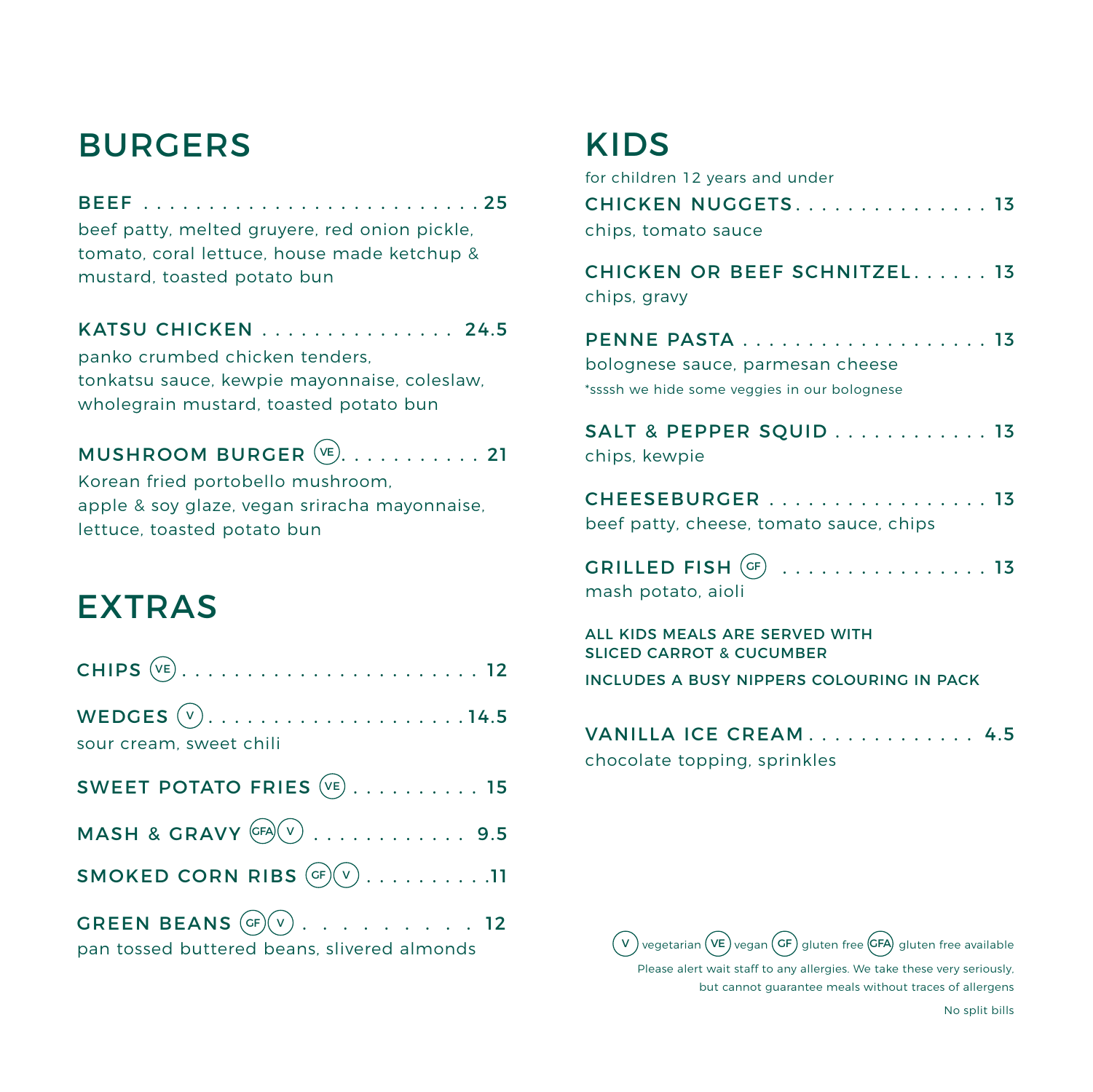# **DESSERTS**

GIMME S'MORE  $(v)$  . . . . . . . . . . . . . . 15

Oreo biscuit base, set chocolate crème, toasted marshmallow

#### LEMON CHEESECAKE WAFFLES  $(v)$ . 16.5

cheesecake filled waffles, warm caramel sauce, mascarpone

## CHAI SPICE BLONDIE  $\overline{V}$  . . . . . . . . . 15.5

white chocolate chai spiced blondie. vanilla bean ice cream

# APPLE CRUMBLE  $(v_E)(GF)$ ...........14

braised apples, toasted crumble, vegan ice cream, warm caramel sauce

# SOMETHING SWEET . . . . . . . . . . . . . 10

daily cake special from Urban Desserts

ADD ICE CREAM . . . . . . . . . . . . . . . . . 2

#### A \$5 CAKEAGE FEE APPLIES WHEN BRINGING A CAKE WE WILL HAPPILY SUPPLY SERVING UTENSILS

## WOODSIDE CHEESE  $(v)$   $(FA)$  . . . . . . . . . .

locally sourced from Woodside Cheese Wrights, sliced pear, dried fruit, nuts, crackers

CHOOSE FROM 'Patrice' triple cream brie 'The Bush Buff' buffalo cheese 'The G&C' KI Spirits gin infused cheddar

| <b>ONE VARIETY</b> 17 |  |
|-----------------------|--|
| TWO VARIETIES  22     |  |
| THREE VARIETIES 28    |  |

#### **COFFEE**

| Espresso Coffee 4.5               |
|-----------------------------------|
| Chai latte, hot chocolate 4.5     |
| $muq + $1$                        |
| lactose free milk + 50c           |
| soy, almond, coconut milk $+$ \$1 |

#### T2 TEA

pot of tea. . 4.2 English breakfast, earl grey, peppermint, chamomile, green, chai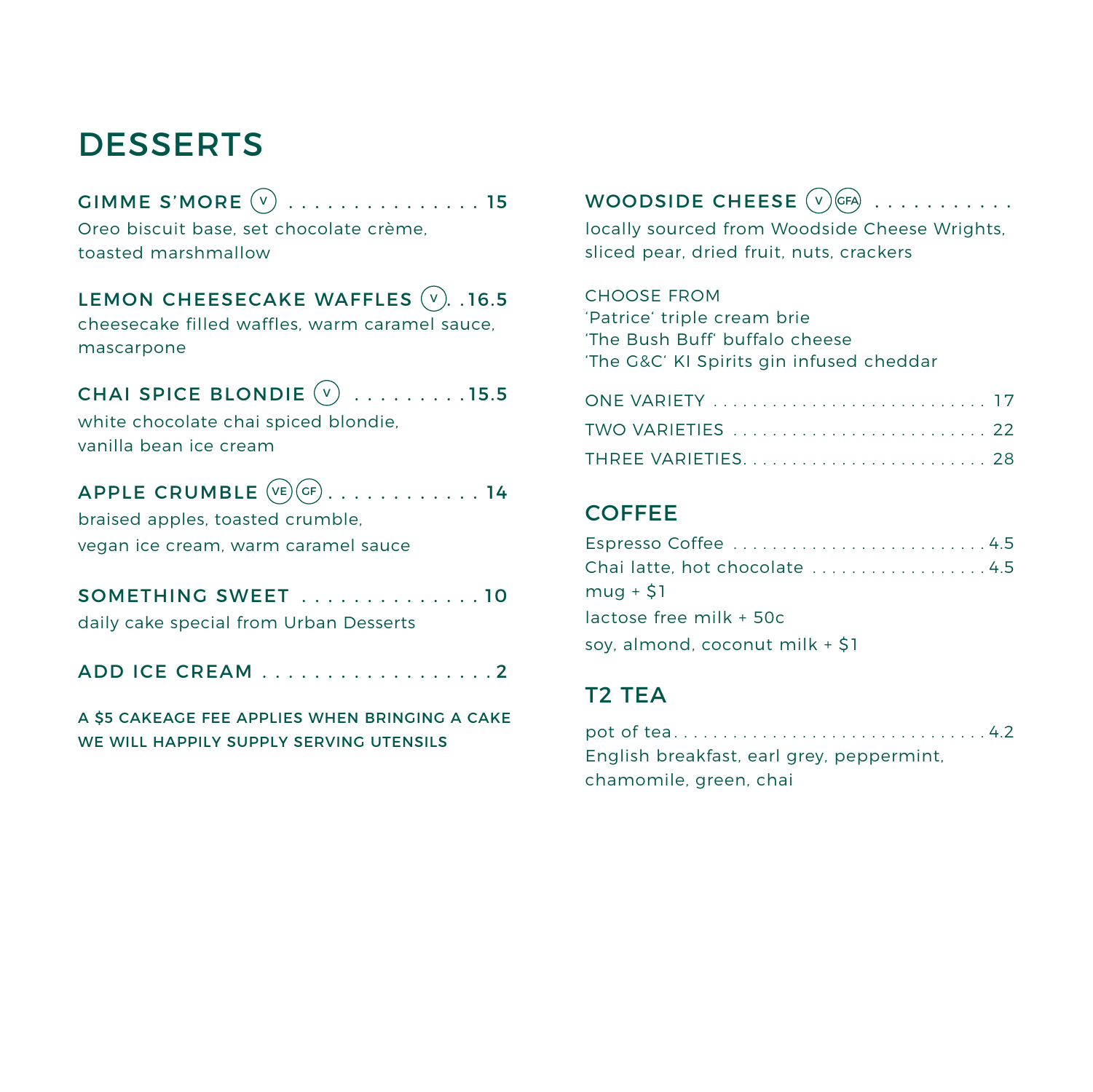# **WINE**

#### HOUSE WINE Jock's Block Sparkling White. . . . . 6.5. . . . . . . . 29 Murraylands Jock's Block Classic Dry White. . . 6.5. . 10.5. . . 29 Murraylands 150ml 250ml Bottle 150ml 250ml Bottle

Jock's Block Classic Dry Red..... 6.5... 10.5.. 29 Murraylands

#### SPARKLING

Alpha Box & Dice Prosecco...........8.5....36 Murray Darling

The Lane Lois Sparkling Blanc de Blancs. . 10 . . 44 Adelaide Hills

Croser NV Sparkling Pinot Noir Chardonnay . . . . . . . . . . . . . . 12.5. . . 54 Adelaide Hills

Varichon & Clerc 200ml Sparkling Blanc de Blancs..............10...... Savoie, France

Bird in Hand 200ml Sparkling Pinot Noir. . 16. . . Australia

Moet & Chandon 200ml Imperial Brut. . 35. . . Champagne, France

Pauletts Trillians 200ml Sparkling Red  $(\overline{ve}), \ldots, \ldots, \ldots, \ldots, 10, \ldots$ Clare Valley

#### RIESLING

150ml 250ml Bottle

Glass Bottle

Paracombe . . . . . . . . . . . . . . . . . 9.5. . 14.5. . . 42 Adelaide Hills

Rieslingfreak No.4 . . . . . . . . . . . . 11.5. . 17.5. . . 50 Eden Valley

| PINOT GRIS & GRIGIO 150ml 250ml Bottle                              |  |  |
|---------------------------------------------------------------------|--|--|
| Longview Queenie Pinot Gris 9.5 14.5 42<br><b>Adelaide Hills</b>    |  |  |
| Lobethal Road Pinot Grigio  10.5 . 15.5 46<br><b>Adelaide Hills</b> |  |  |

#### SAUVIGNON BLANC

| Murraylands                                      |  |  |
|--------------------------------------------------|--|--|
| Wicks Estate  8.513  36<br><b>Adelaide Hills</b> |  |  |
| Marlborough, NZ                                  |  |  |
| Adelaide Hills                                   |  |  |

#### **CHARDONNAY**

| Murraylands                                         |  |
|-----------------------------------------------------|--|
| The Lane Block 1A  10.5 . 15.5 46<br>Adelaide Hills |  |

#### **MOSCATO**

| Murraylands         |  |  |
|---------------------|--|--|
| <b>McLaren Vale</b> |  |  |

# After something special

Have a look in Nick's Cellar. Only \$10 corkage for any wine from our premium wine room.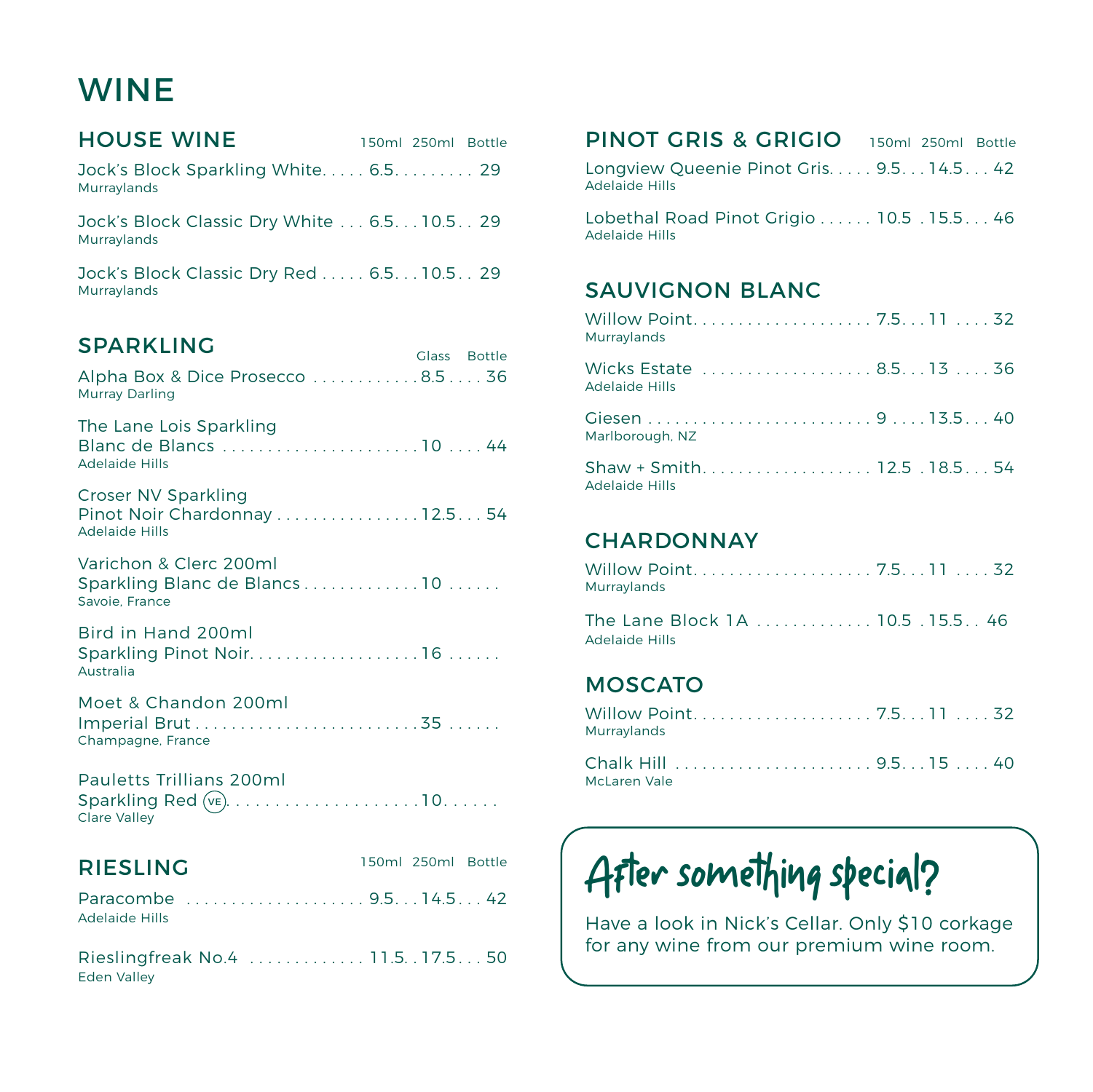| <b>ROSE</b>                                                         | 150ml 250ml Bottle |  |
|---------------------------------------------------------------------|--------------------|--|
| Willow Point  7.511  32<br>Murraylands                              |                    |  |
| Langhorne Creek                                                     |                    |  |
| Gemtree Luna De Fresa<br>Crenache Rosé (o) (B) (vE)  10.5 . 15.5 46 |                    |  |

Estandon. . . 11. . 16.5. . . 48 Provence, France

#### LIGHT TO MEDIUM REDS

ROSÉ

McLaren Vale

Riposte The Dagger Pinot Noir. . 10 . . 15 . . . 44 Adelaide Hills

Running with Bulls Tempranillo. . . . . . . . . . . . . . . . . . 10.5 . 15.5. . 46 Barossa Valley

Teusner The G Grenache........ 12 ... 18... 52 Barossa Valley

#### SHIRAZ & FRIENDS

Willow Point. . . 7.5. . 11. . . 32 Murraylands

Paxton AAA Shiraz Grenache  $(o)(B)(ve), \ldots, \ldots, 9.5, . . 14.5. . 42$ McLaren Vale

Hedonist <sup>O</sup> VE. . 10. . 15. . . 44 McLaren Vale

Kalleske Clarry's Shiraz Grenache Mataro. . . . . . . . . . . . . 10.5. 15.5. . 46 Barossa Valley

Kalleske Moppa Shiraz . . . . . . . . 12.5 . 18.5. . 54 Barossa Valley

#### 150ml 250ml Bottle **CABERNET & FRIENDS** 150ml 250ml Bottle

Willow Point Cabernet Merlot. . . 7.5. . . 11 . . . 32 Murraylands

Majella The Composer

Cabernet Sauvignon . . . . . . . . . . 10.5. 15.5. . 46 Coonawarra

#### DESSERT WINE

| Mount Horrocks Cordon Cut  55 |  |  |  |  |  |  |  |
|-------------------------------|--|--|--|--|--|--|--|
| Clare Valley                  |  |  |  |  |  |  |  |

De Bortoli Noble One Botrytis Semillon . . . . . 67 Australia

# More wine

Many more wines available by the bottle, ask staff for our full wine list.

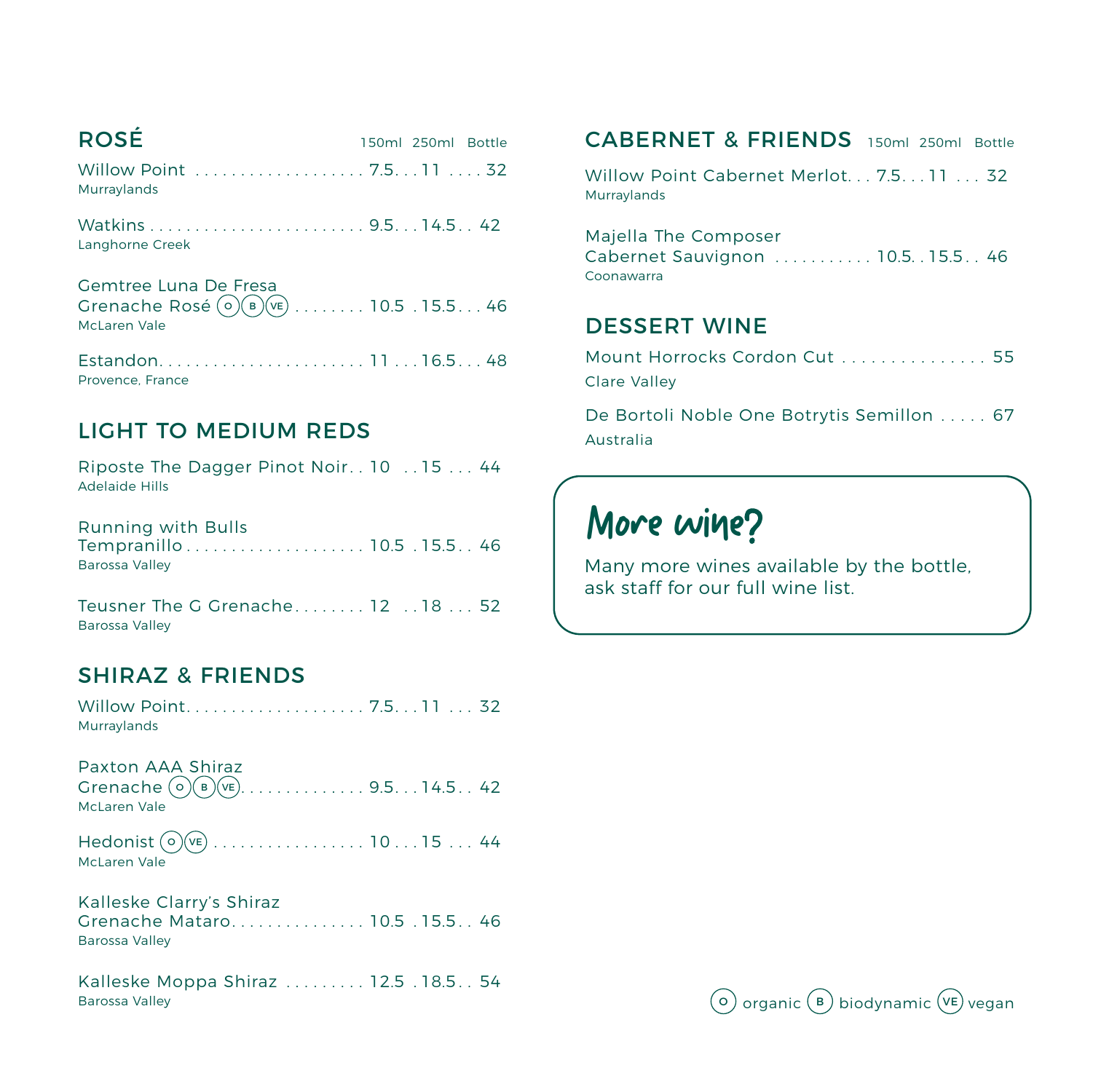# COCKTAILS

| ESPRESSO MARTINI  18<br>vodka, espresso, Frangelico, Kahlua, vanilla                              |
|---------------------------------------------------------------------------------------------------|
| 78° ADELAIDE HILLS NEGRONI 20<br>78° Degrees Gin, AHD Rosso Vermouth, AHD<br><b>Bitter Orange</b> |
| GARDEN HIGHBALL. 18<br>Midori, Licor 43, apple, pineapple juice                                   |
| APPLE BLOSSOM18<br>gin, St Germain Elderflower Liqueur, lemon                                     |
| LAVENDER MARTINI18<br>Threefold Gin, vodka, lavender syrup, lemon                                 |
| LYCHEE SOUTHSIDE 18<br>vodka, Paraiso Lychee Liqueur, lemon, apple                                |
| MULBERRY SOUR 18                                                                                  |

KIS Mulberry Gin, lemon, sugar, aquafaba

| MAI TAI PASSION 18                    |
|---------------------------------------|
| Captain Morgan Spiced Rum, pineapple, |
| passionfruit, lime, orgeat            |

# TAP BEER

Hahn Super Dry West End Heineken Coopers Pale Ale Coopers Pacific Pale Ale Coopers XPA Great Northern Carlton Draught Hahn Super Dry 3.5 Furphy Stone & Wood Pacific Ale James Squire Orchard Crush Cider

Feeling Crafty

Ask our staff what we have available on our rotating craft taps and in the fridge.